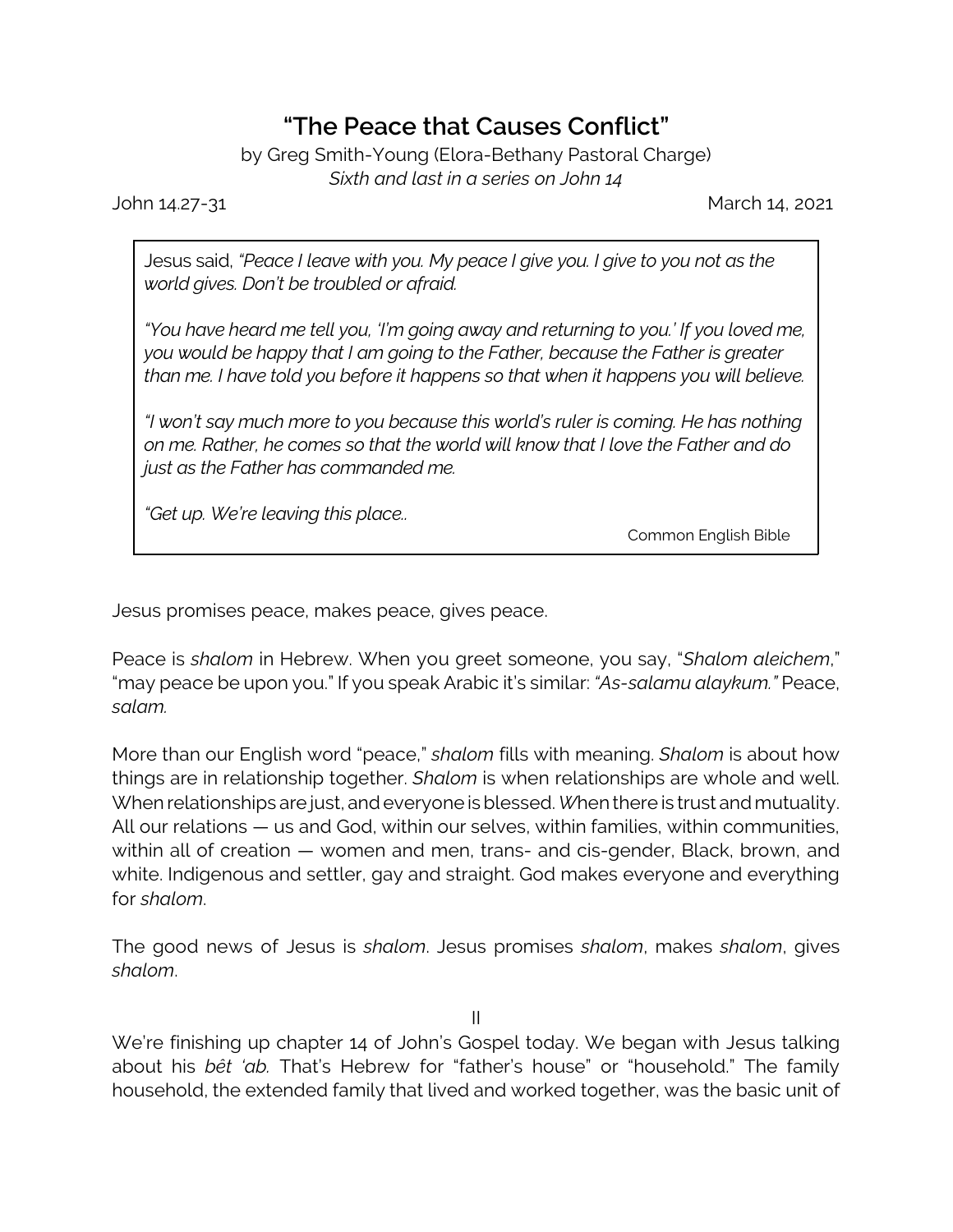Jesus' society (and most societies).

Jesus is talking about God, whom he calls "Father." His "Father's Household" is spacious, with room for everyone. It's Jesus who brings people in. He's getting our places ready and moving us

This isn't just about life after death. We are joining God's family business now. It's living out Jesus' salvation within the life of the whole world and for each person. So Jesus also talks about him and his Father moving in with us.

He introduces us to God the Holy Spirit who is our other comforting, constant Companion and Friend, who sticks-with-us. The Spirit is making God's Household here, in our congregation-community life together.

So we are God's Household of *Shalom*. We are participating in the peace Jesus promises. He is making his *shalom* among us. We can live *shalom* around us.

Sounds good.

But when Jesus' peace moves in, conflict breaks out.

III

It's the way the world is. The world. The *kosmos*.

Kosmos means the whole created universe; $^1$  that's how we use the word today.<sup>2</sup> Kosmos also means the earth we inhabit.<sup>3</sup> Kosmos also means us, humankind.<sup>4</sup> These different senses of the word overlap and intertwine.

K*osmos* is not neutral. It has a moral meaning. Most important, the *kosmos* is created by God. The *world* exists because God makes it. God sustains it. And God loves the *kosmos* so much, that in Jesus, God became a human being and set up shop within the *world*. In God's eyes, the *kosmos* is beloved and beautiful.

But the *kosmos* is also hostile and hateful. Jesus shines within the world, but *"the world didn't recognize the light."* It prefers darkness. Jesus says, *"[the world] hates me because*

<sup>1</sup> For example, in John 17:24 Jesus speaks of the "foundation of the *kosmos.*"

<sup>2</sup> Such as in astronomer Carl Sagan's 1980 book, *Cosmos*.

<sup>3</sup> Jesus speaks of a mother's joy at having brought a child into the *kosmos* (16:21), and sending his disciples into the *kosmos* (17:18).

<sup>4</sup> In 1:10 we're told that the *kosmos* did not know the Word.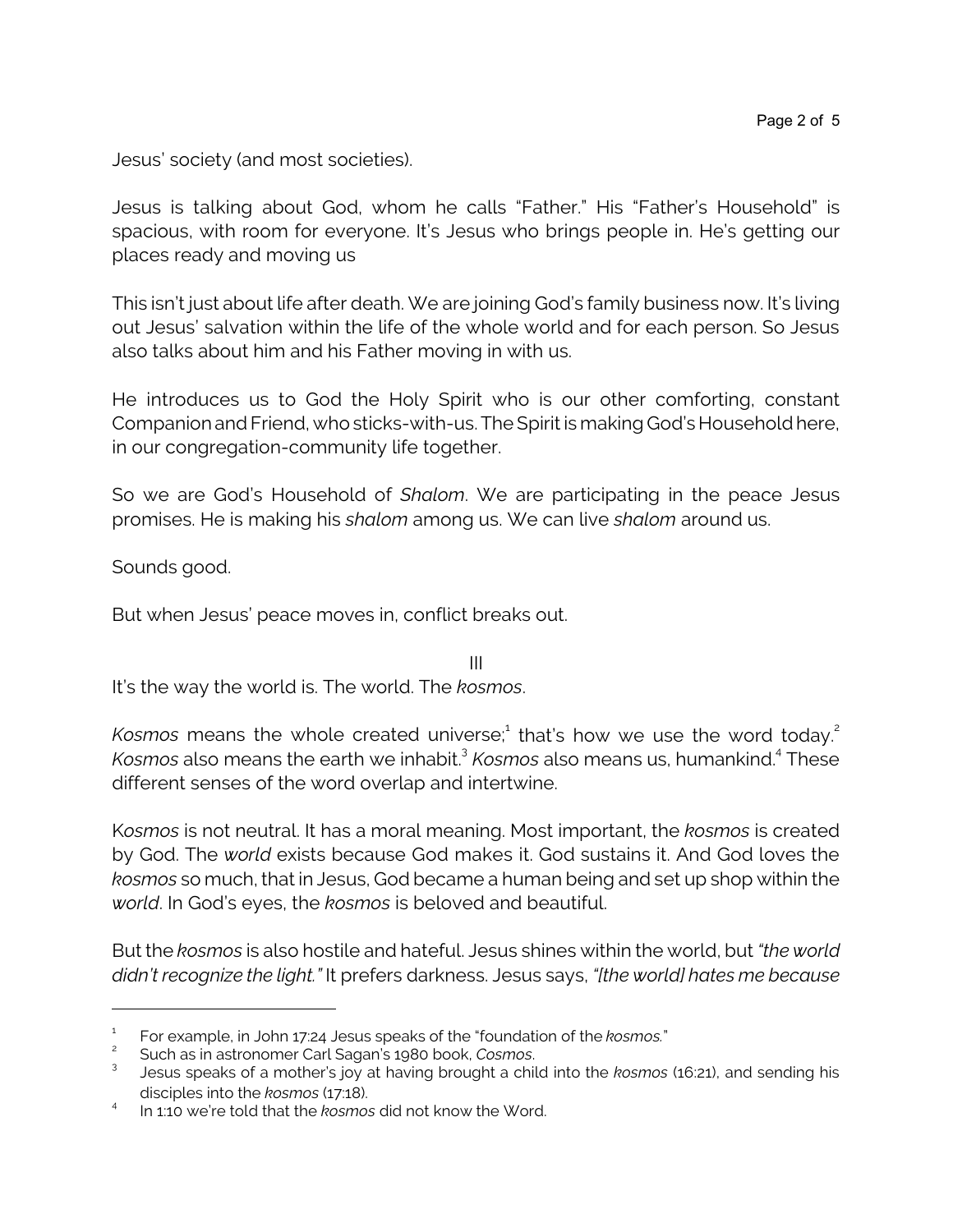*I tell the truth, that what it does is evil." "When the world hates you,"* he says, *"know that it hated me first."*<sup>5</sup>

This is the world we are born into. Belong to. It is us. This world can respond to God. It rejects God. (Look what happens to Jesus!)

Why?

Jesus knows that the *kosmos* is enemy-occupied territory. He talks about the *"ruler of the world."* He pictures a malicious Power that has colonized God's good *kosmos*. This Power dominates. It twists and distorts and deceives. It feeds our anxieties and exploits our ambitions. It recruits us (successfully!) seducing us away from God.

This is a bleak diagnosis. A year ago, I'm sure it would have seemed unbelievable to most us. Through for many in the world, this picture is quite credible. It fits what life is like. Maybe after this year, it feels more real to us too.

Picture Jesus' Household of *shalom* moving into this *kosmos*, this really tough neighbourhood. What's going to happen?

Conflict.

IV

Fifty-eight years ago, Rev. Dr. Martin Luther King, Jr. scribbled in the margins of a newspaper one of the most important letters written since St. Paul. Like Paul so often was, King was in jail. He'd been arrested for leading protests against the evils of racial injustice and White supremacy.

In the Birmingham. Alabama city jail, in the paper he'd read a letter from eight white Birmingham clergymen. They were not segregationists. They had taken strong stands, often costly ones, against racial segregation. They were sympathetic moderates. Yet, they deplored the turmoil that King and his allies were stirring up.

Here's part of King's long reply, his *Letter From Birmingham Jail*, read later by King himself.<sup>6</sup> As you listen, notice how he describes "peace."

<sup>5</sup> John 1:10; 3:19; 7:7; 15:18. These are just some of the negative references to the *kosmos* in John's Gospel.

<sup>6</sup> [https://en.wikipedia.org/wiki/Letter\\_from\\_Birmingham\\_Jail](https://en.wikipedia.org/wiki/Letter_from_Birmingham_Jail). For original materials, including the orgininal transcription of King's letter, audio of King reading it, and the clergymen's letter, see [kinginstitute.stanford.edu/liberation-curriculum/lesson-plans/activities/part-three-letter-birmin](https://kinginstitute.stanford.edu/liberation-curriculum/lesson-plans/activities/part-three-letter-birmingham-jail)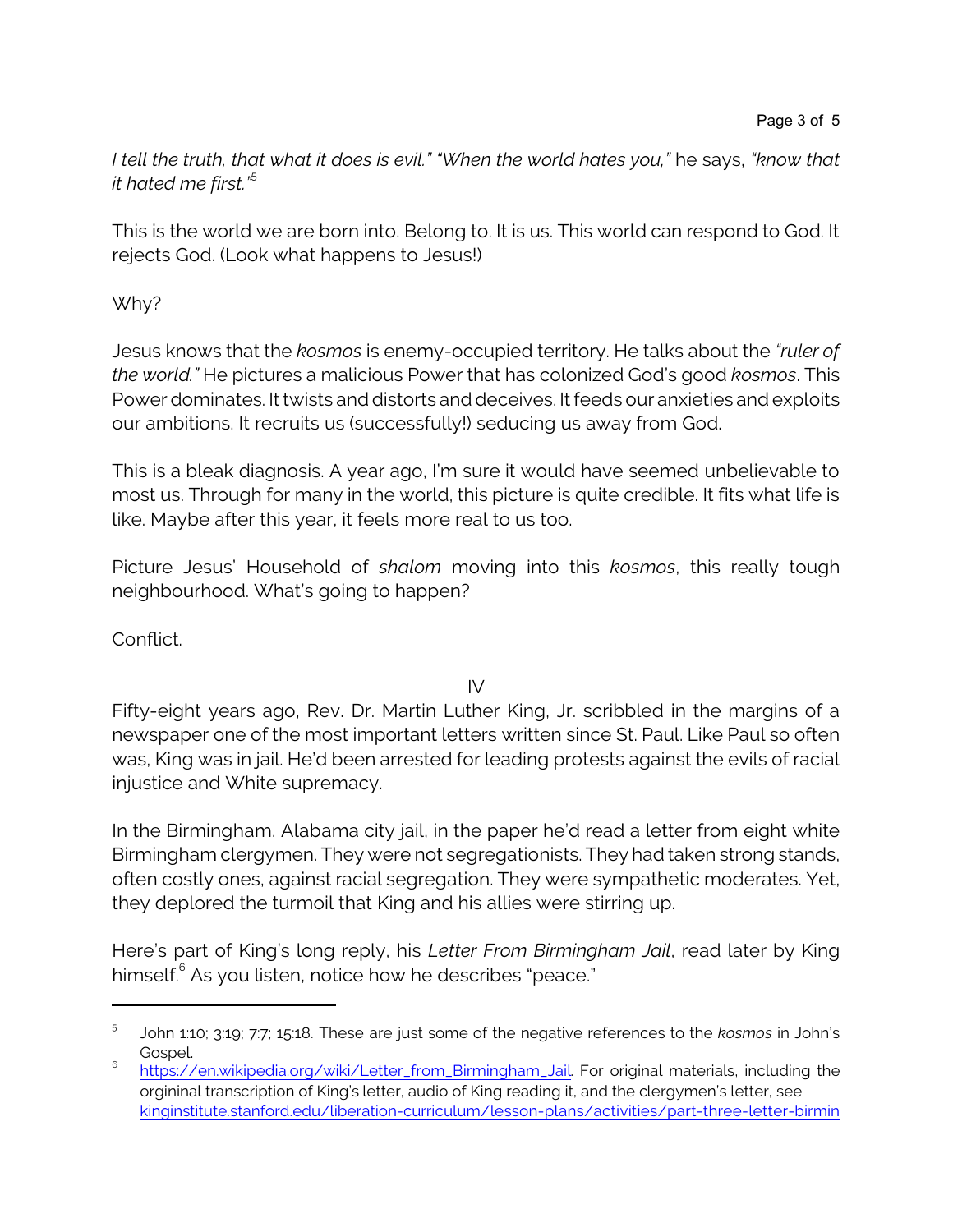*I must confess that over the past few years I have been gravely disappointed with the white moderate. I have almost reached the regrettable conclusion that the Negro's great stumbling block in his stride toward freedom is not the White Citizen's Counciler* [sic] *or the Ku KluxKlanner, but the white moderate, who is more devoted to "order" than to justice; who prefers a negative peace which is the absence of tension to a positive peace which is the presence of justice; who constantly says: "I agree with you in the goal you seek, but I cannot agree with your methods of direct action"; who paternalistically believes he can set the timetable for another man's freedom; who lives by a mythical concept of time and who constantly advises the Negro to wait for a "more convenient season." Shallow understanding from people of good will is more frustrating than absolute misunderstanding from people of ill will. Lukewarm acceptance is much more bewildering than outright rejection.*

*I had hoped that the white moderate would understand that law and order exist for the purpose of establishing justice and that when they fail in this purpose they become the dangerously structured dams that block the flow of social progress. I had hoped that white moderates would understand that the present tension in the South is a necessary phase of the transition from an obnoxious negative peace, in which the Negro passively accepted his unjust plight, to a substantive and positive peace, in which all men will respect the dignity and worth of human personality. Actually, we who engage in nonviolent direct action are not the creators of tension. We merely bring to the surface the hidden tension that is already alive. We bring it out in the open, where it can be seen and dealt with. Like a boil that can never be cured so long as it is covered up but must be opened with all its ugliness to the natural medicines of air and light, injustice must be exposed, with all the tension its exposure creates, to the light of human conscience and the air of national opinion before it can be cured.*

gham-jail. The page also has a couple of good background videos.